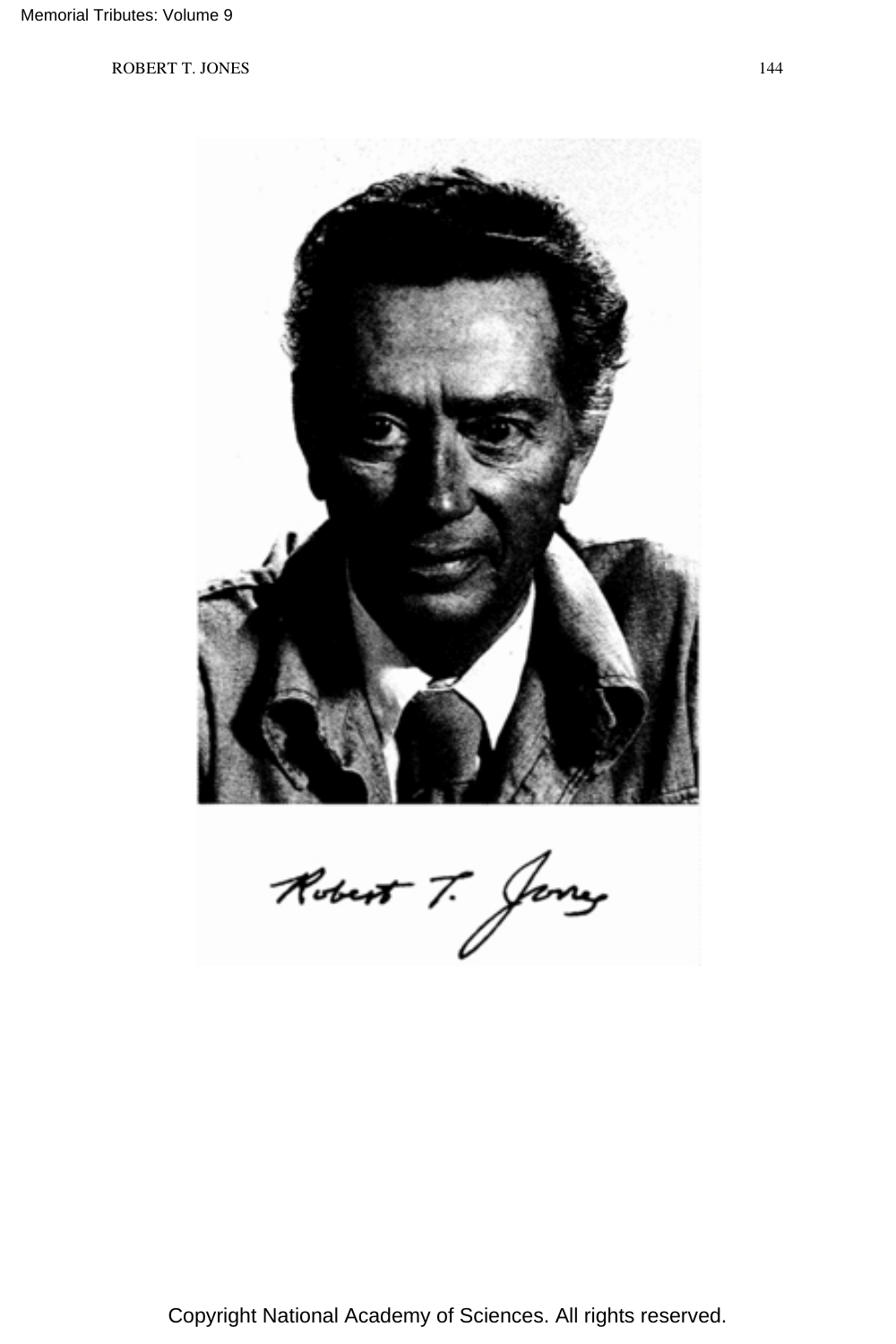# **ROBERT T. JONES**

## *1910–1999*

BY WALTER G. VINCENTI

**R**OBERT THOMAS JONES, one of the premier theoretical aerodynamicists of the twentieth century, died on August 11, 1999, aged eighty-nine, at his home in Los Altos Hills, California. At the time of his retirement in 1982, Jones worked as a senior research scientist at the Ames Research Center of the National Aeronautics and Space Administration in nearby Mountain View. Following formal retirement, he served until 1997 as a consulting professor at Stanford University.

Jones—"R.T." to his friends and coworkers—was born on May 28, 1910, in the farming-country town of Macon, Missouri. Writing about his days in Macon High School in an unpublished autobiographical article, he pays tribute to "a wonderful mathematics teacher . . . who took us along the intricate path of exponents, logarithms, and trigonometry." Like so many of his generation, he also built model airplanes, radios, and electronic gadgets. More important for his later work, he "devoured eagerly" the technical articles appearing in aeronautical magazines and the technical reports from the National Advisory Committee for Aeronautics (NACA). These experiences would influence him for life.

Following high school, R.T. attended the University of Missouri, dropping out after an unsatisfying freshman year. Returning to Macon, he joined the locally based Marie Meyer Flying Circus, a stunt-flying group typical of the time. Here he received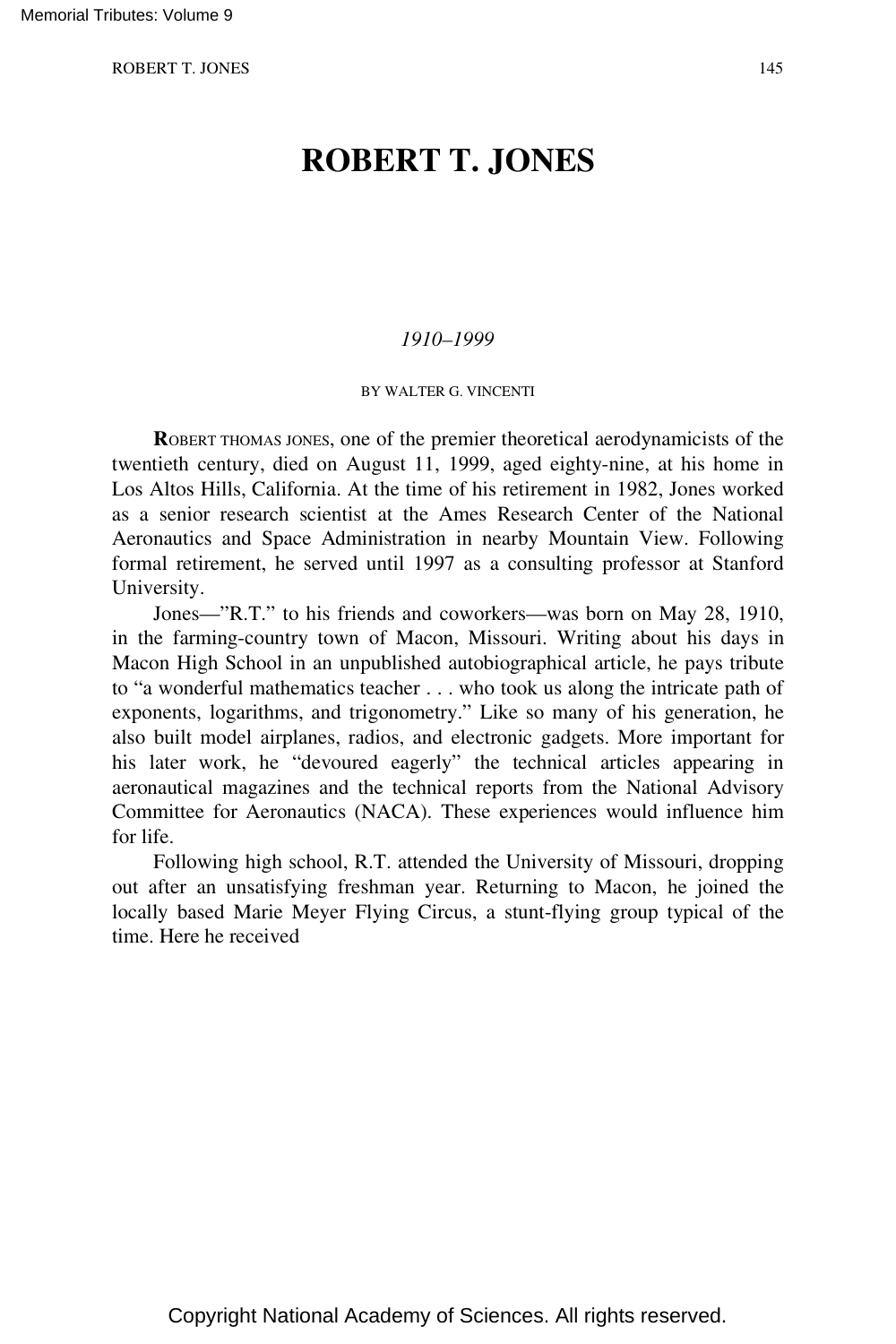flying lessons in exchange "for carrying gas and patching wing tips," though he did not solo for another fifty years. As things turned out, he never went back to the university, and his only college degree would be an honorary doctor's degree.

In 1929 the fledgling Nicholas-Beasley Airplane Company of the nearby town of Marshall found itself without its one engineer, Walter Barling. An owner of the flying circus, aware of R.T.'s self-education, recommended him for the job, and he was hired immediately. He thus found himself nineteen years old, a college dropout, and chief (or only) engineer at a salary of \$15.00 a week. In his new position, he helped with production of the Barling NB3, a new type of two-person, low-wing, all-metal monoplane. The airplane experienced some success, but in the Great Depression of the 1930s the company, like many others, did not survive.

Finding himself thus jobless in the depths of economic adversity, R.T. got a ride with some neighbors to Washington, D.C. In the nation's capital, Macon's local congressman found him a "wonderful" job as an elevator operator in the House Office Building. Intent on becoming an engineer, R.T. spent his spare time in the nearby Library of Congress studying mathematics from original sources and visiting occasionally with A.F. Zahm. Zahm, a well-known aerodynamicist, was in charge of the library's aeronautics collection and had been a member of the NACA. R.T. also attended night classes taught at Catholic University by the brilliant but difficult German theoretical aerodynamicist, Max M. Munk, who had studied with the great Ludwig Prandtl at Göttingen. Munk's general approach and specific work played an important role in R.T.'s later achievements.

In 1934 the new Public Works Program, begun to help combat the depression, made available a number of nine-month positions at the NACA's Langley Aeronautical Laboratory near Hampton, Virginia. With recommendations from Zahm, Munk, and a congressman who had been referred to him by Zahm for tutoring in mathematics, R.T. obtained one of these positions. When the nine months were up, his supervisors wished to retain him in a permanent appointment. This at first appeared impossible, since the beginning civil-service grade called specifically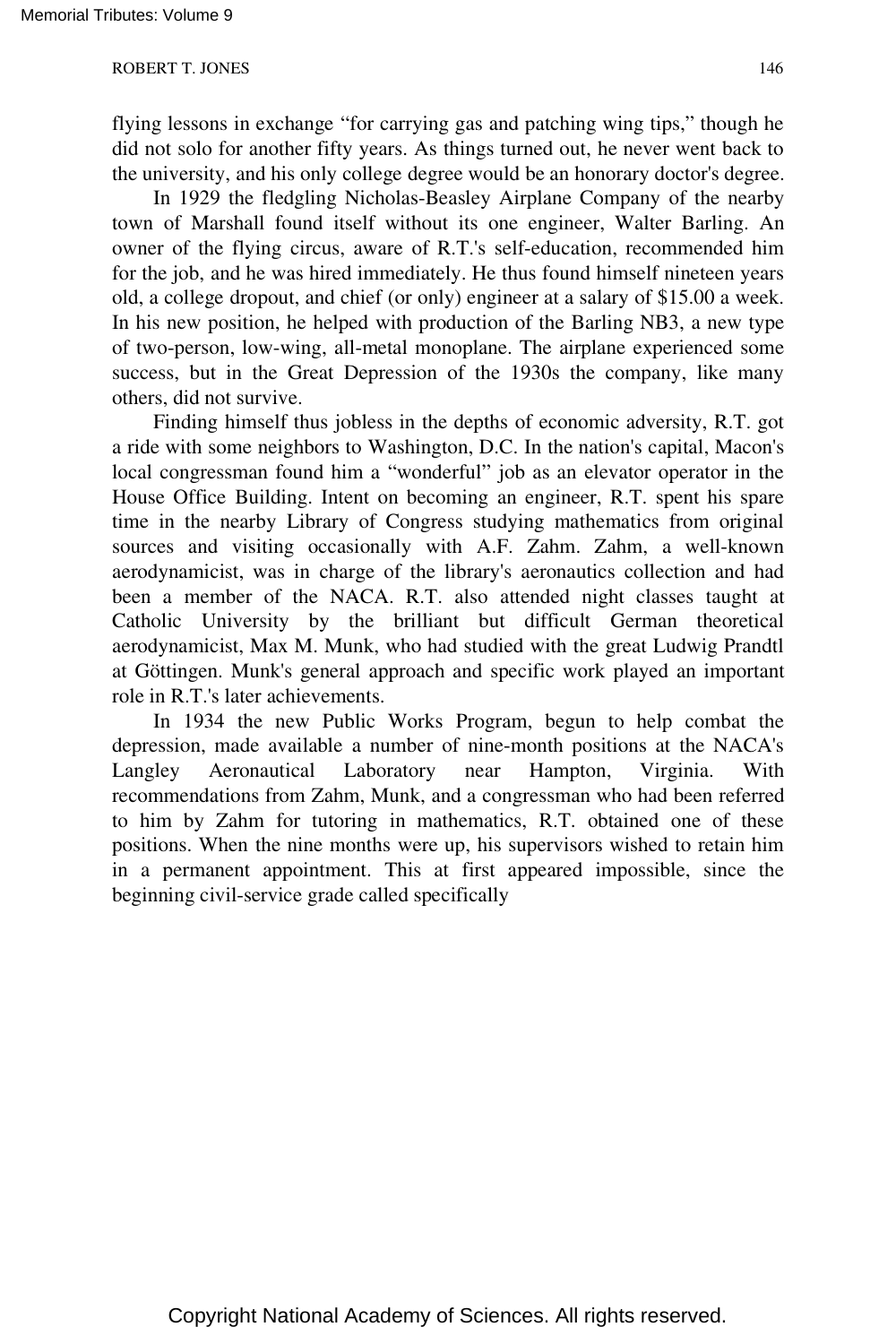for a college degree. The problem was solved, however, when someone noticed that the next higher grade, which was ordinarily attained by promotion, had no such specific requirement. There could thus be no objection to his appointment at that level. Except for a period in the 1960s, R.T.'s career with the NACA and its successor NASA would occupy him until retirement in 1982. Langley remained his workplace until 1946, when he moved to the new Ames Laboratory in California.

At Langley, R.T.'s work dealt mostly with airplane stability and control, on which he became a recognized authority. Here he pioneered the introduction of operational methods in theoretical analysis of the transient motions of aircraft following a disturbance. He also extended the theory of oscillating airfoils to wings of finite span and analyzed the operation of a new type of airplane with only two controls (elevator and ailerons).

R.T.'s most renowned contribution came near the end of his Langley period with his theory of sweepback as a means for avoiding the high drag of straight wings at transonic speeds. The planform of every high-speed transport one sees overhead embodies R.T.'s idea. The same concept had been arrived at several years earlier in wartime Germany, but this fact did not become known in the United States until after R.T. had made his discovery. Because of objections by Langley's eminent senior theoretical aerodynamicist, who did not believe the result possible in the supersonic speed range, NACA management held up publication of the findings until confirmed by experiment. A bit earlier, R.T. had also produced a relatively simple but far from obvious theory, valid throughout the speed range, for wings with a planform long and narrow in the flight direction. With characteristic generosity, he attributed both of his important developments to thinking prompted by the writings of Max Munk.

After moving to Ames, R.T. worked on the understanding and improvement of narrow and swept-wing performance at supersonic and highsubsonic speeds. This work included his startling (and still unexploited) concept of the oblique, asymmetrically swept wing, that is, swept forward on one side and rearward on the other. He cooperated in tests of this idea with people at Ames and later with faculty and students at Stanford. He also produced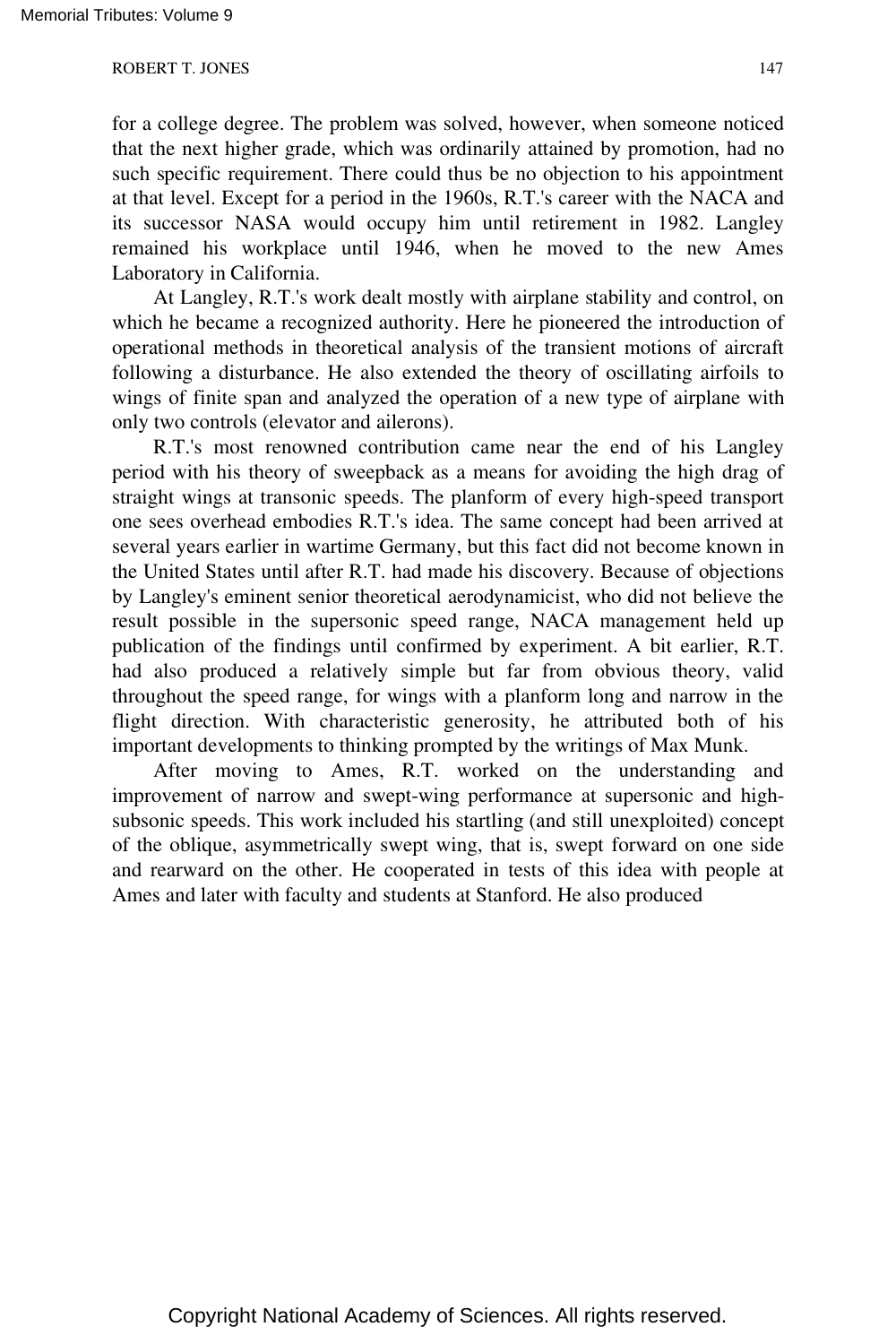(with Doris Cohen) a comprehensive work, *High Speed Wing Theory* (1960), and, later, his small but inclusive book entitled simply *Wing Theory* (1990), described by the noted aerodynamicist William R. Sears as, "surely . . . one of the most important books on aerodynamics to be written in our time."

In a complete change of focus, R.T. devoted his absence from Ames from 1963 to 1970 to problems of blood flow as senior scientist at the Avco-Everett Research Laboratory in Massachusetts. Here he was responsible for scientific direction of the development of cardiac-assist devices, including one of the early artificial hearts. He also published a number of articles on bioengineering in regard to blood flow.

R.T.'s creativity, however, was not limited to fluid mechanics. In his spare time in the 1950s, he devised and constructed an improvement on a type of reflecting telescope and published a number of related articles. In this connection, he formed and operated an instrument company that produced and sold some 40 six- and eight-inch telescopes of this kind. At Ames in the late 1950s and early 1960s, he worked and wrote on accelerated motion in relation to the theory of relativity. And in the early 1950s, when one of R.T.'s daughters needed for her musical studies a better but discouragingly expensive violin, he undertook to make one for her. After experimental study of violin acoustics and one failed but instructive attempt, his second effort was a notable success. His daughter has since used the instrument in recitals and in performances with the La Jolla Symphony. He went on to build more than a dozen fine violins and violas.

R.T. was elected to both national academies, the National Academy of Engineering in 1973 and the National Academy of Sciences in 1981. His many other honors included the Sylvanus Albert Reed Award of the American Institute of Aeronautics and Astronautics, the Langley Medal of the Smithsonian Institution, an award shared with such aviation notables as the Wright brothers and Charles Lindbergh, and the Prandtl-Ring of the Deutsche Gesellschaft für Lüft und Raumfahrt. His honorary doctorate came from the University of Colorado in 1971.

R.T.'s friends knew him as a modest, considerate person of absolute integrity. According to an associate at Stanford, "Those